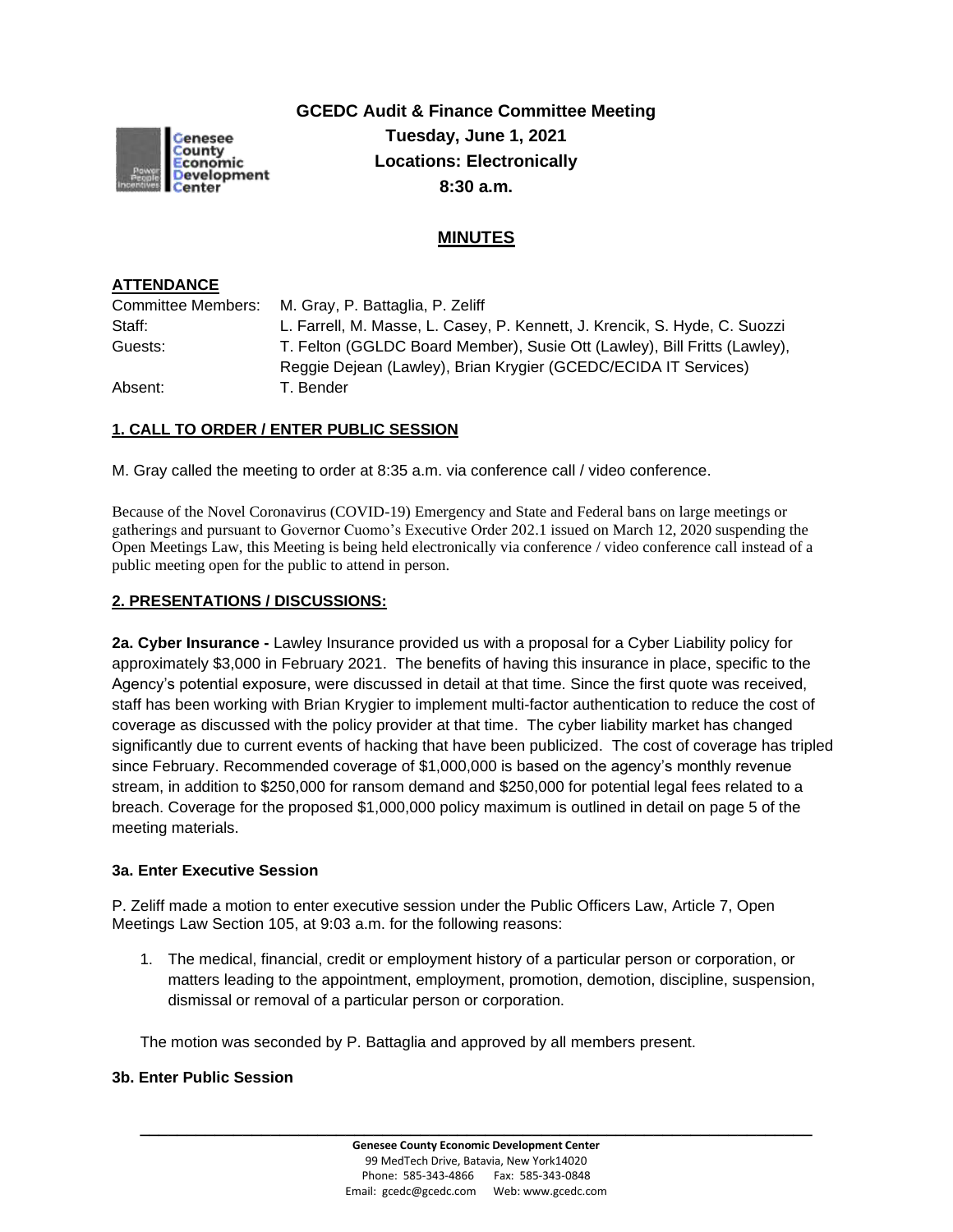P. Battaglia made a motion to enter back into public session at 9:17 a.m., seconded by P. Zeliff and approved by all members present.

#### **4. Chairman's Report & Activities**

**4a. Agenda Additions / Other Business** –

**M. Gray made a motion to add Cyber Insurance to** *Discussions / Official Recommendations to the Board* **as agenda item 5f, previously listed as agenda item 2a; the motion was seconded by P. Battaglia. Roll call resulted as follows:**

| The item was approved as presented. |          |  |
|-------------------------------------|----------|--|
| P. Zeliff                           | - Yes    |  |
| T. Bender                           | - Absent |  |
| M. Grav                             | - Yes    |  |
| P. Battaglia                        | - Yes    |  |

**4b. Minutes: May 4, 2021** 

**P. Battaglia made a motion to approve the May 4, 2021 minutes; the motion was seconded by P. Zeliff. Roll call resulted as follows:**

| TL - 14<br>-----<br>$\cdots$ |          |  |
|------------------------------|----------|--|
| P. Zeliff                    | - Yes    |  |
| T. Bender                    | - Absent |  |
| M. Gray                      | - Yes    |  |
| P. Battaglia                 | - Yes    |  |

**The item was approved as presented.**

### **5. DISCUSSIONS / OFFICIAL RECOMMENDATIONS OF THE COMMITTEE:**

**5a. April 2021 Financial Statements -** L. Farrell reviewed with the Committee the significant items of the April 2021 long form financial statements.

- Restricted Cash in the \$33 Million STAMP Imprest Account increased. We received approximately \$126,000 from National Grid as a refund related to a 2018 expense. This reimbursement is also reflected in the STAMP fund. An adjustment was made to decrease the \$33M ESD Grant Revenue as well as Site Development.
- Accounts receivable decreased. The 1<sup>st</sup> Quarter Economic Development Program Support Grant and the MedTech Centre Property Management Fee was received from the GGLDC.
- Accounts payable decreased by about \$100,000, which clears most 2020 expenses.
- In the operating fund, we have not received any origination fees to date, but we anticipate that this will change soon.
- In the operating fund, miscellaneous income and miscellaneous expenses are related to public hearing fees. The Agency pays the fees on behalf of the company/customer. The company reimburses the Agency.
- There was an unemployment rate increase adjustment for 2021 of \$1,100. This line item is over budget.
- Other than the above-mentioned items, there is normal monthly activity on the income statements for all funds.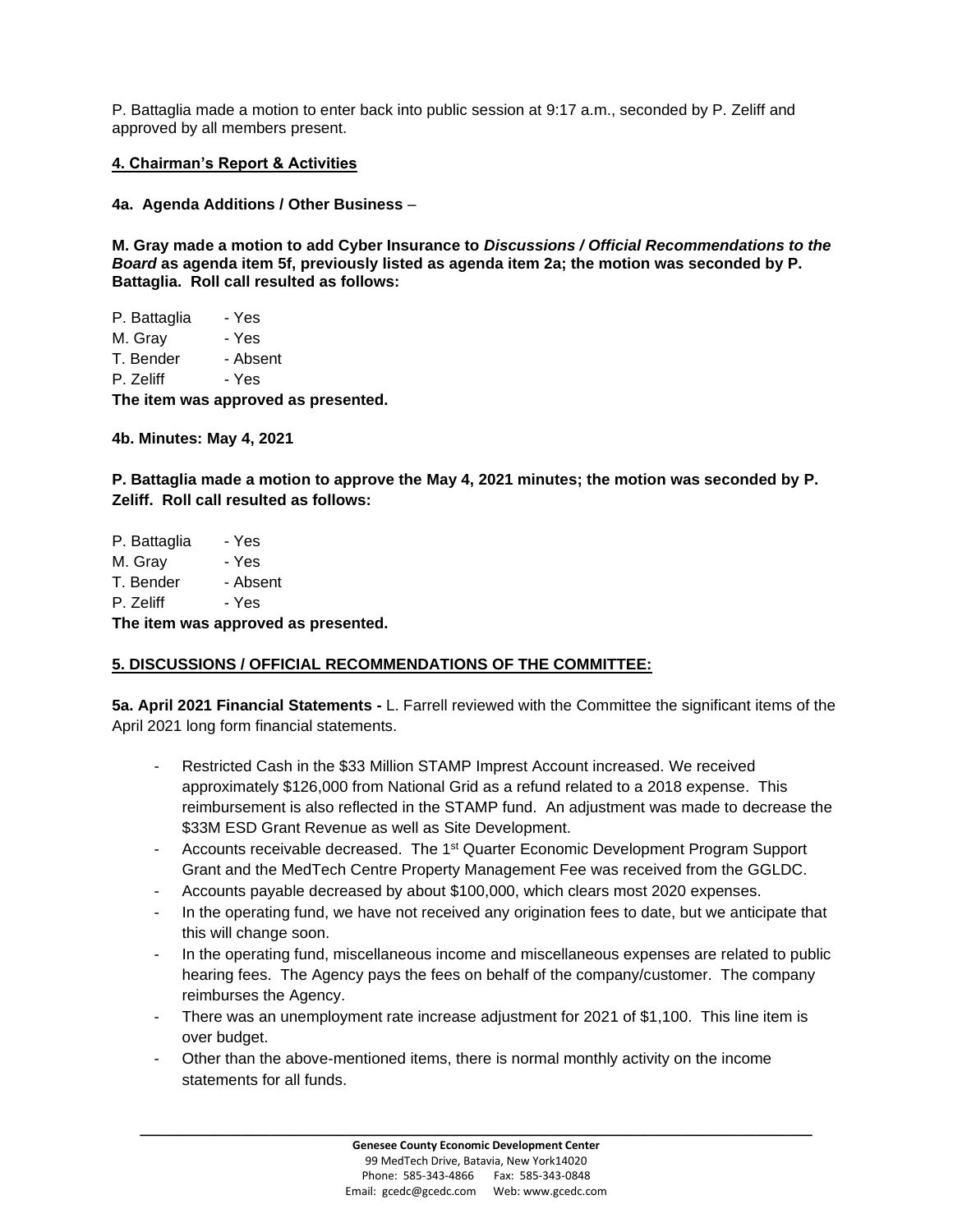**P. Battaglia made a motion to recommend to the full Board the April 2021 Financial Statements; the motion was seconded by P. Zeliff. Roll call resulted as follows:**

P. Battaglia - Yes M. Grav - Yes T. Bender - Absent P. Zeliff - Yes

**The item was approved as presented.**

**5b. Audit & Finance Committee Charter –** This agenda item was tabled.

**5c. Committee Self Evaluation –** This agenda item was tabled.

**5d. PSA for LeRoy Food & Tech Park –** The GCEDC has received a Purchase and Sale Agreement from Bioworks, Inc. to acquire approximately 60 acres out of tax parcel 25.-1-75 for \$2,400,000.

Fund commitment: Legal fees to Harris Beach not to exceed \$8,000 for the transaction.

#### Resolution No. #06/2021 - 03

RESOLUTION OF THE GENESEE COUNTY INDUSTRIAL DEVELOPMENT AGENCY D/B/A GENESEE COUNTY ECONOMIC DEVELOPMENT CENTER (THE "AGENCY") AUTHORIZING (i) THE SALE OF CERTAIN AGENCY OWNED REAL PROPERTY TO BIOWORKS, INC., (ii) THE EXECUTION OF A PURCHASE AND SALE AGREEMENT, AND (iii) A DEED, AND RELATED DOCUMENTS IN CONNECTION WITH THE CLOSING OF THE PURCHASE AND SALE OF THE REAL PROPERTY

**P. Zeliff made a motion to recommend to the full Board the approval of the Purchase and Sale Agreement and authorizing resolution #06/2021-03, as well as payment of legal fees not to exceed \$8,000 in connection with the closing; the motion was seconded by P. Battaglia. Roll call resulted as follows:**

P. Battaglia - Yes M. Gray - Yes T. Bender - Absent P. Zeliff - Yes

**The item was approved as presented.**

**5e. Broker Commission for LeRoy Food & Tech Park Land –** The GCEDC worked with a real estate broker on the potential sale of 60 acres at the LeRoy Food & Technology Park as referenced in paragraph 12 of the Purchase and Sale Agreement. The company purchasing the property used a real estate broker to help them in the process of finding a site for development. The broker is requesting a commission agreement for 10% of the sale price to be paid at closing.

Fund commitment: \$240,000 paid at closing.

As a condition of recommendation to the full Board, the Committee requested that the Governance Committee discuss the current Agency policy regarding commission fees.